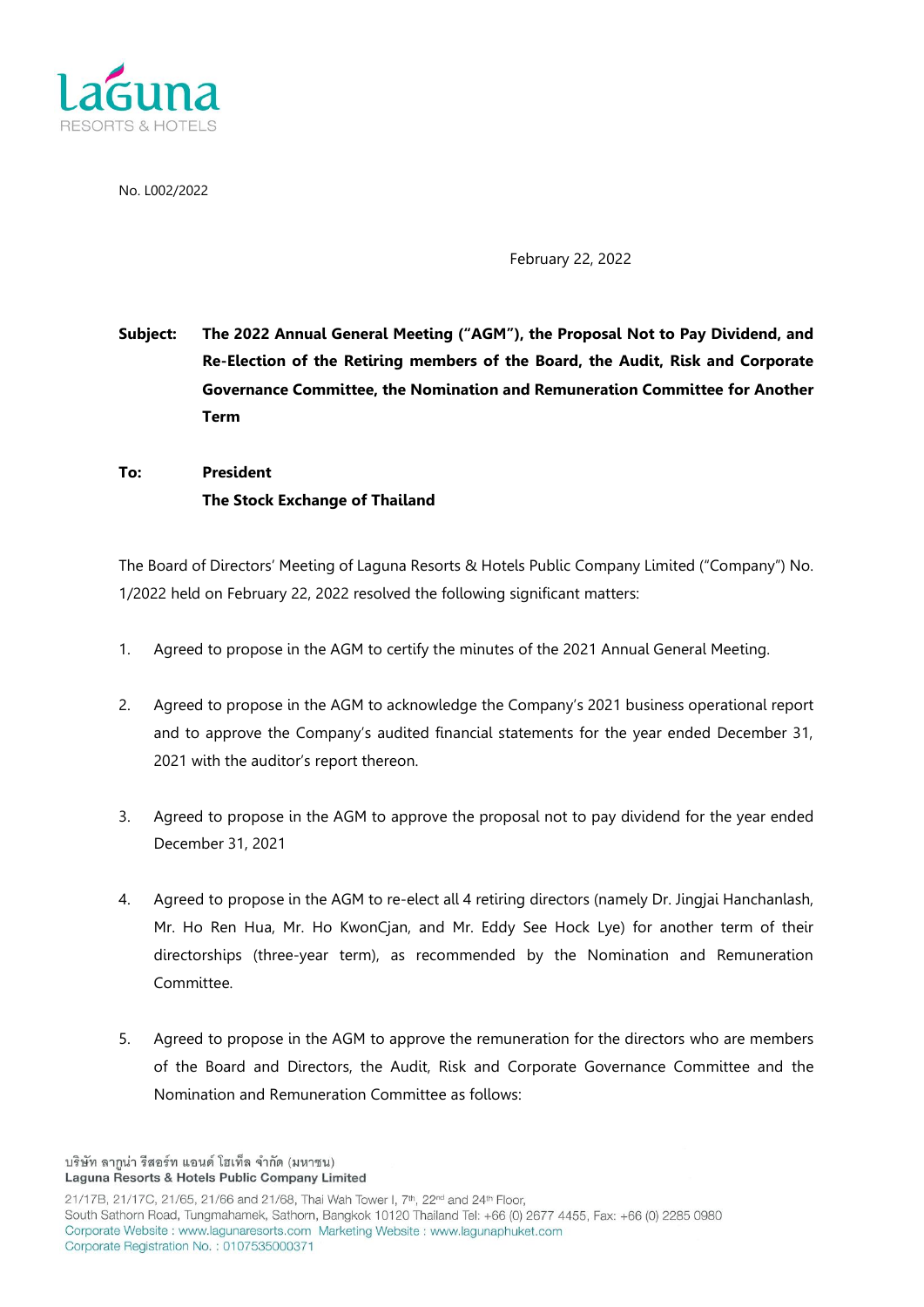

Details of the Directors' Remuneration for the year 2022 are as follows:

#### **Board of Directors**

| <b>Position</b>        | <b>Remuneration</b><br><b>Meeting / Person (Baht)</b> |         | <b>Spa &amp; Gallery Vouchers</b><br>/ Year / Person |      |
|------------------------|-------------------------------------------------------|---------|------------------------------------------------------|------|
|                        | 2022                                                  | $2021*$ | 2022                                                 | 2021 |
| Chairman of the Board  | 262,000                                               | 223,000 |                                                      |      |
| Independent Director   | 175,000                                               | 149,000 | USD2,000<br>(Approximately Baht 60,000)              |      |
| Non-Executive Director | 175,000                                               | 149,000 | USD2,000<br>(Approximately Baht 60,000)              |      |
| Director               | 115,000                                               | 98,000  |                                                      |      |

### **Audit, Risk and Corporate Governance Committee and Nomination and Remuneration Committee**

| <b>Position</b> | <b>Remuneration</b><br>/ Meeting / Person (Baht) |         |  |
|-----------------|--------------------------------------------------|---------|--|
|                 | 2022                                             | $2021*$ |  |
| Chairman        | 87,000                                           | 74,000  |  |
| Member          | 45,000                                           | 38,000  |  |

\* 15% voluntarily reduction proposed by the Board of Directors from August 2020.

The proposed remuneration will be effective from January 1, 2022 and for each ensuing year, unless or until resolved otherwise by a general meeting of the shareholders of the Company.

- 6. Agreed to propose in the AGM to appoint Ms. Pimjai Manitkajohnkit, CPA No. 4521 and/or Ms. Sumana Punpongsanon, CPA No. 5872 and/or Mr. Chayapol Suppasedtanon, CPA No. 3972 and/or Ms. Orawan Techawatanasirikul, CPA No. 4807 and/or Ms. Kirdsiri Kanjanaprakasit, CPA No. 6014 and/or Mrs. Gingkarn Atsawarangsalit, CPA No. 4496 and/or Mrs. Nummon Kerdmongkhonchai, CPA No. 8368 of EY Office Limited to be the Company's auditor for the year 2022 at the remuneration not exceeding Baht 600,000 per year.
- 7. Approved for the AGM to be held via teleconference through an online electronic application platform (E-AGM) at 14:30 hrs. on Friday, April 22, 2022.

The Board fixed the record date on which the shareholders are entitled to attend the AGM to be on Wednesday March 9, 2022.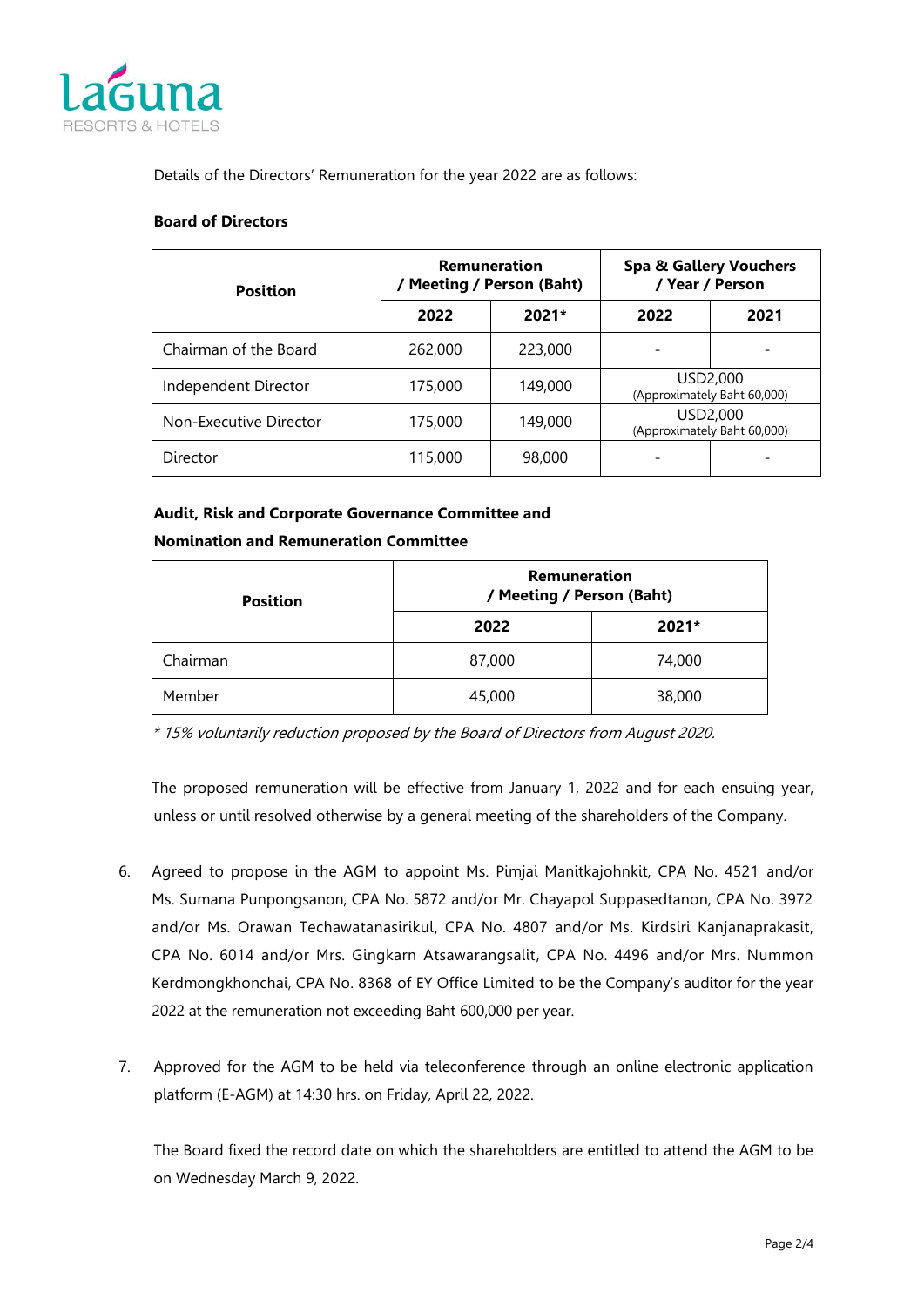

- 8. Approved the following agenda for the 2022 AGM:
	- 1. To certify the minutes of the 2021 Annual General Meeting.
	- 2. To acknowledge the Company's 2021 business operational report and to approve the Company's audited financial statements for the year ended December 31, 2021 with the auditor's report thereon.
	- 3. To approve the proposal not to pay a dividend for the year 2022
	- 4. Matters relating to directorships of the Company.
		- 4.1 To approve the election of directors to succeed those who will be retiring on completion of their terms.
		- 4.2 To approve the remuneration for the directors of the Board and directors who are members of the Audit, Risk and Corporate Governance Committee and the Nomination and Remuneration Committee
	- 5. To approve the appointment of an auditor and determination of its remuneration for the year 2022.
	- 6. To consider any other appropriate business, if any
- 9. Approved the reappointment of all three Audit, Risk and Corporate Governance Committee members of the Company who are due to retire for another two-year term of their memberships effective March 1, 2022, as follows:
	- 1) Mr. Vudhiphol Suriyabhivadh Chairman
	- 2) Dr. Jingjai Hanchanlash Member
	- 3) Mr. Thongchai Ananthothai Member

The scope of authorities, duties and responsibilities of the Audit, Risk and Corporate Governance Committee of the Company remain unchanged.

- 10. Approved the reappointment of all three the Nomination and Remuneration Committee members of the Company who are due to retire for another two-year term of their memberships effective March 1, 2020, as follows:
	- 1) Dr. Jingjai Hanchanlash Chairman
	- 2) Mr. Vudhiphol Suriyabhivadh Member
	- 3) Mr. Thongchai Ananthothai Member

The scope of authorities, duties and responsibilities of the Nomination and Remuneration Committee of the Company remain unchanged.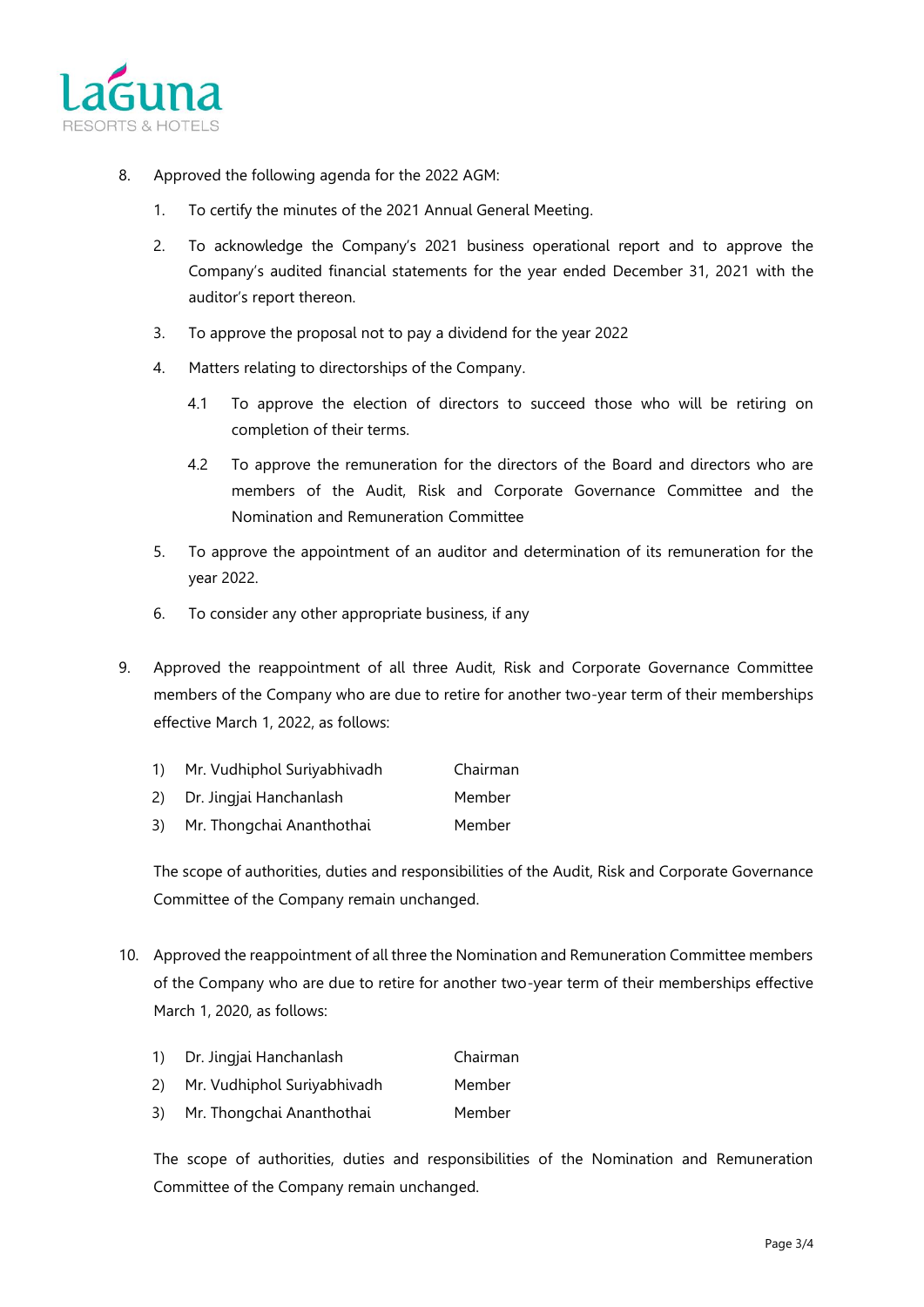

Please be informed accordingly.

Sincerely yours,

 (Mr. Edmund Tan Min Hai) SAVP - Head of Finance and Accounting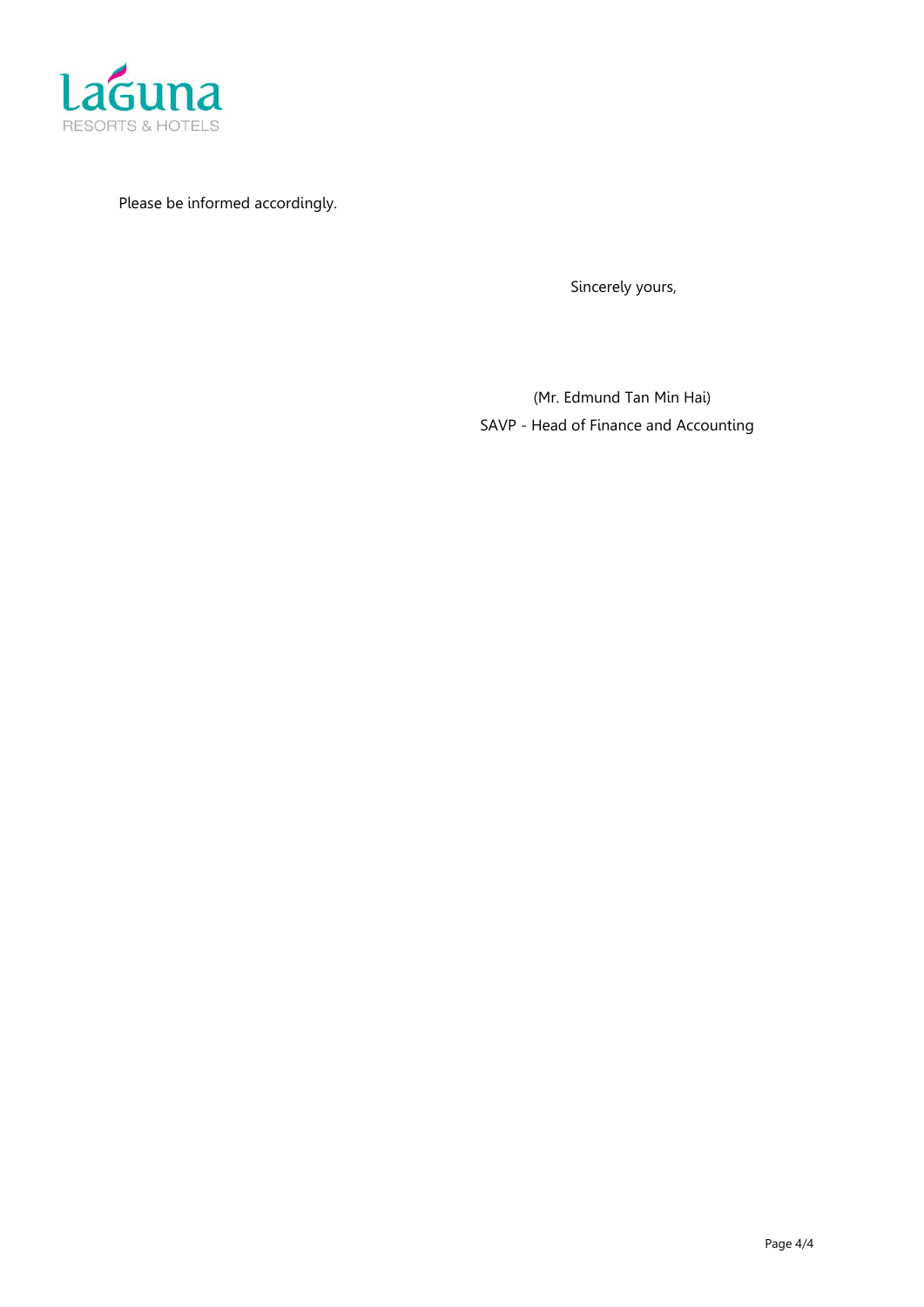# **Form to Report on Names of Members and Scope of Work of the Audit, Risk and Corporate Governance Committee**

The Board of Directors' Meeting of Laguna Resorts & Hotels Public Company Limited No. 1/2022 held on February 22, 2022 resolved the meeting's resolutions in the following manners:

|  |                                                                                                                                                                                                                                           | Renewal for the term of audit committee:                       |          |                            |  |  |  |
|--|-------------------------------------------------------------------------------------------------------------------------------------------------------------------------------------------------------------------------------------------|----------------------------------------------------------------|----------|----------------------------|--|--|--|
|  | ☑                                                                                                                                                                                                                                         | Chairman of the Audit, Risk and Corporate Governance Committee |          |                            |  |  |  |
|  | ☑                                                                                                                                                                                                                                         | Member of the Audit, Risk and Corporate Governance Committee   |          |                            |  |  |  |
|  |                                                                                                                                                                                                                                           | As follows:                                                    | Chairman | Mr. Vudhiphol Suiyabhivadh |  |  |  |
|  |                                                                                                                                                                                                                                           |                                                                | Member   | Dr. Jingjai Hanchanlash    |  |  |  |
|  |                                                                                                                                                                                                                                           |                                                                | Member   | Mr. Thongchai Ananthothai  |  |  |  |
|  | the renewal of which shall take an effect as of March 1, 2022                                                                                                                                                                             |                                                                |          |                            |  |  |  |
|  | Determination/Change in the scope of duties and responsibilities of the Audit, Risk and<br><b>Corporate Governance Committee with the following details:</b><br>No change<br>the determination/change of which shall take an effect as of |                                                                |          |                            |  |  |  |
|  |                                                                                                                                                                                                                                           |                                                                |          |                            |  |  |  |
|  |                                                                                                                                                                                                                                           |                                                                |          |                            |  |  |  |

### **The Audit, Risk and Corporate Governance Committee consists of:**

| <u>Title</u> | <b>Name</b>                | <b>Remaining Term in Office</b> |
|--------------|----------------------------|---------------------------------|
| 1. Chairman  | Mr. Vudhiphol Suiyabhivadh | 2 years                         |
| 2. Member    | Dr. Jingjai Hanchanlash    | 2 years                         |
| 3. Member    | Mr. Thongchai Ananthothai  | 2 years                         |

The Audit, Risk and Corporate Governance Committee number 1 has adequate expertise and experience to review creditability of the financial reports.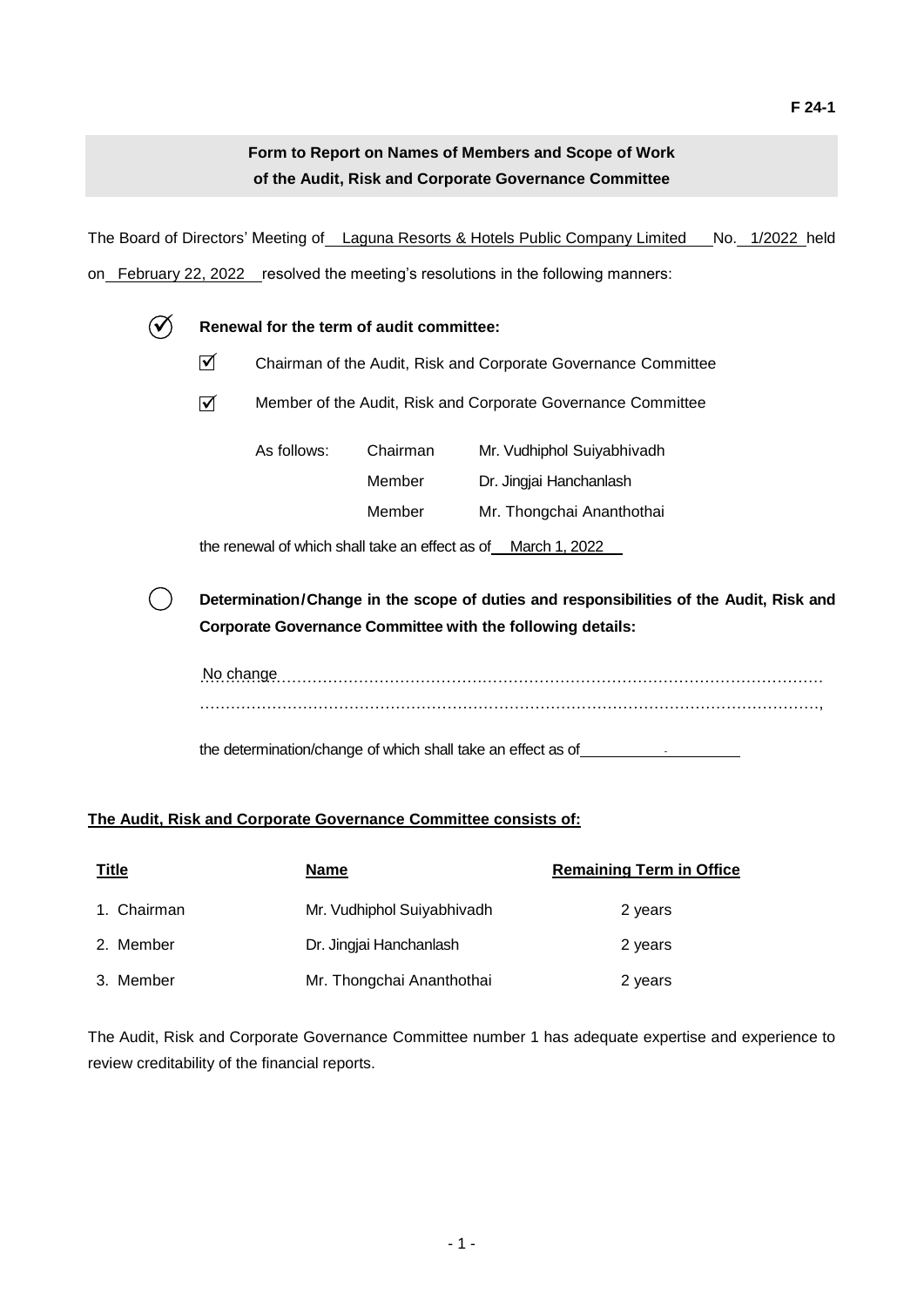## **The Audit, Risk and Corporate Governance Committee (ARCG) of the Company has the scope of duties and responsibilities to the Board of Director as follows:**

- 1. To review the accuracy and adequacy of financial reporting of the Company;
- 2. To review the adequacy and effectiveness of internal control and internal audit systems of the Company as well as to determine the independence of the internal audit unit, and to approve the appointment, transfer and termination of employment of the chief of the internal audit unit;
- 3. To consider, select, nominate and terminate an independent person to be the external auditor of the Company and propose fees for such person, as well as to attend a non-management meeting with the external auditor at least once a year;
- 4. To review the Company's compliance with the law on securities and exchange, regulations of the Stock Exchange of Thailand and the laws relating to the business of the Company;
- 5. To review the connected transactions or the transactions that may lead to conflicts of interests to ensure that they are in compliance with the laws, regulations of the Stock Exchange of Thailand, and are reasonable and for the highest benefit of the Company;
- 6. To report the activities of the ARCG to the Board;
- 7. To prepare and to disclose a report of the ARCG Committee in the Company's Annual Report. The report must be signed by the ARCG Committee Chairman, comprising at least the following information:
	- a) an opinion on the accuracy, completeness and creditability of the Company's financial report,
	- b) an opinion on the adequacy of the Company's internal control system,
	- c) an opinion on the compliance with the law on securities and exchange, regulations of the Stock Exchange of Thailand or the laws relating to the business of the Company,
	- d) an opinion on the suitability of an auditor,
	- e) an opinion on the transactions that may lead to conflicts of interests,
	- f) the number of the ARCG Committee meetings, and the attendance of such meetings by each ARCG Committee member,
	- g) an opinion or overview comment received by the ARCG Committee from its performance of duties in accordance with the charter, and
	- h) other transactions which, according to the ARCG Committee's opinion, should be known to the shareholders and general investors, subject to the scope of duties and responsibilities assigned by the Board;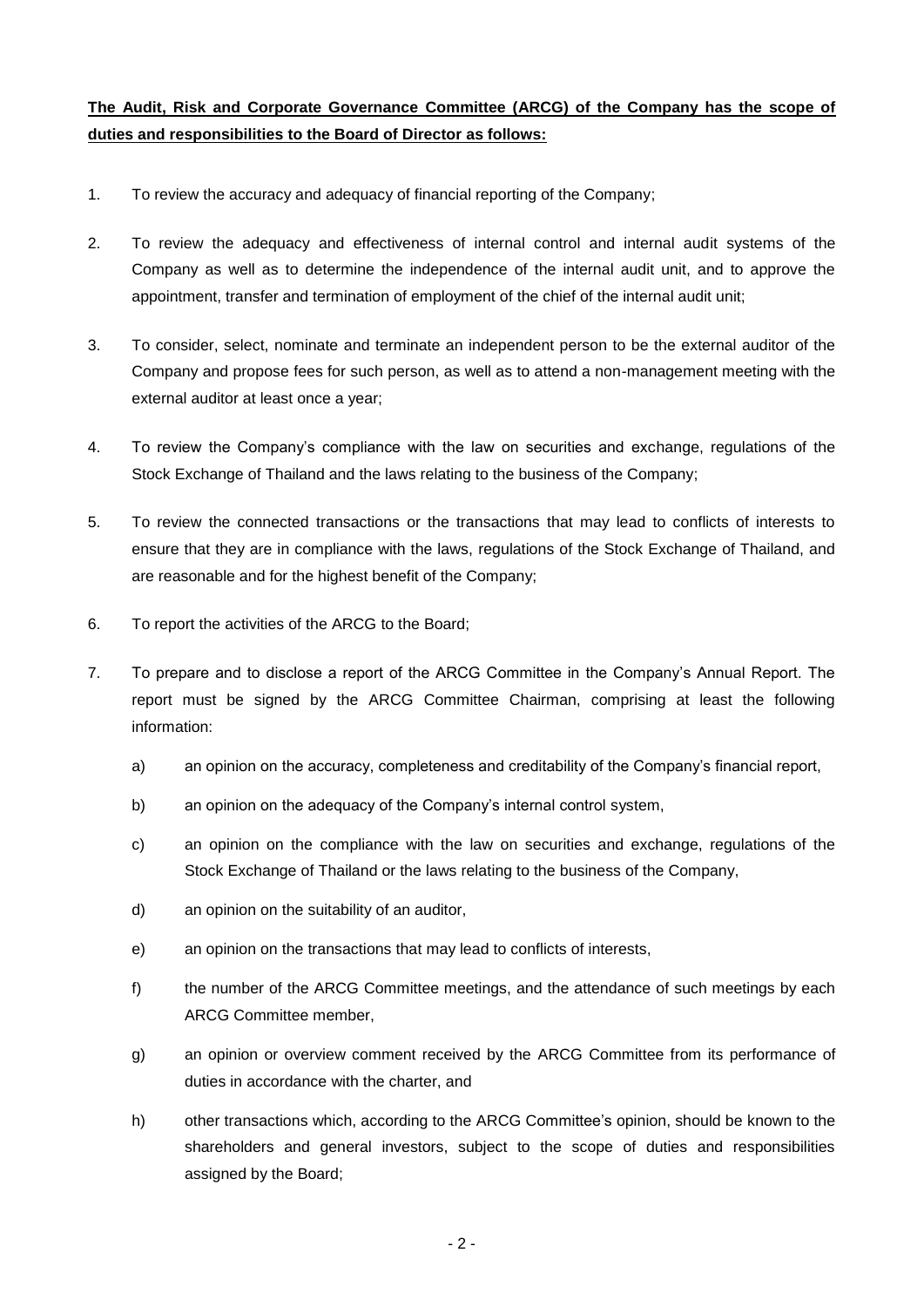- 8. To review and encourage the Company to enforce and comply with an appropriate and efficient risk management policy, as well as to oversee and monitor the Group Risk Committee;
- 9. In performing the duty of the ARCG Committee, if there is a transaction or any of the following acts which may materially affect the Company's financial condition and operating results:
	- a) a transaction which causes a conflict of interest;
	- b) any fraud, irregularity, or material defect in an internal control system; or
	- c) an infringement of the law on securities and exchange, regulations of the Stock Exchange of Thailand or the laws relating to the business of the Company.

the ARCG Committee shall report such transaction or act to the Board for rectification within the period of time that the ARCG Committee thinks fit. If the Board or management fails to make a rectification within such period of time, ARCG Committee member may report on such transaction or act to the Office of the Securities and Exchange Commission or the Stock Exchange of Thailand;

- 10. To investigate and report the preliminary result to the Office of the Securities and Exchange Commission and the external auditor within thirty days upon receipt of the fact from the external auditor in relation to any suspicious circumstance that the director, manager or any person responsible for the operation of the Company commits an offence under the law on securities and exchange;
- 11. To implement and oversee the annual self-performance evaluations including reviewing the evaluation results and reporting the results to the Board on an annual basis;
- 12. To supervise the performance of management to strictly comply with the Company's good corporate governance policy;
- 13. To review the Corporate Governance Policy and Code of Corporate Conduct of the Company at least once a year;
- 14. To oversee the anti-corruption policy to ensure it is sufficient and appropriate for the Company's business;
- 15. To supervise and offer advices related to the operation concerning the Company's sustainable development;
- 16. To review and assess the adequacy of the Charter of the ARCG annually and recommend modification to the Board as needed; and
- 17. To perform any other acts as assigned by the Board and accepted by the ARCG Committee;